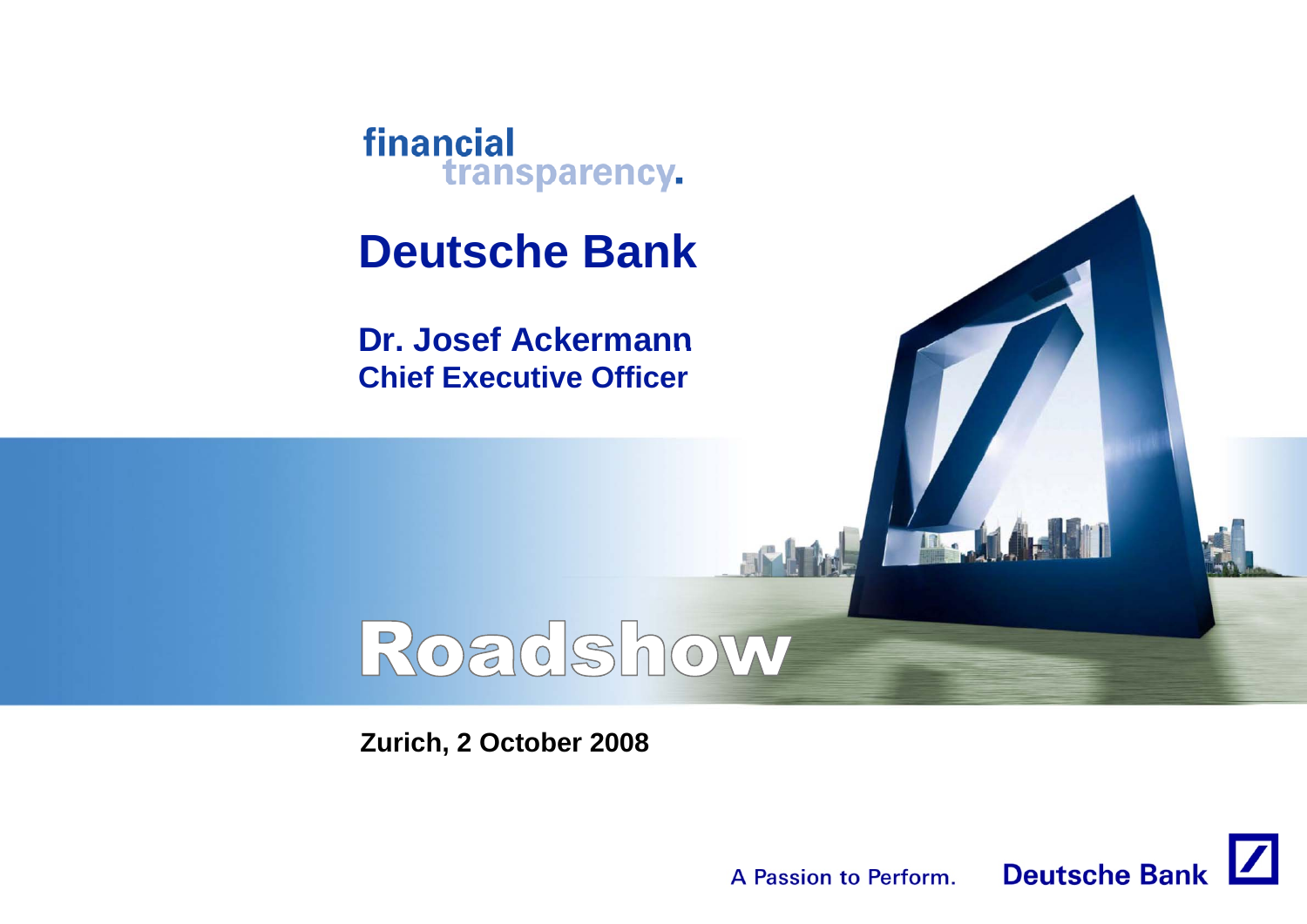

# **Agenda**

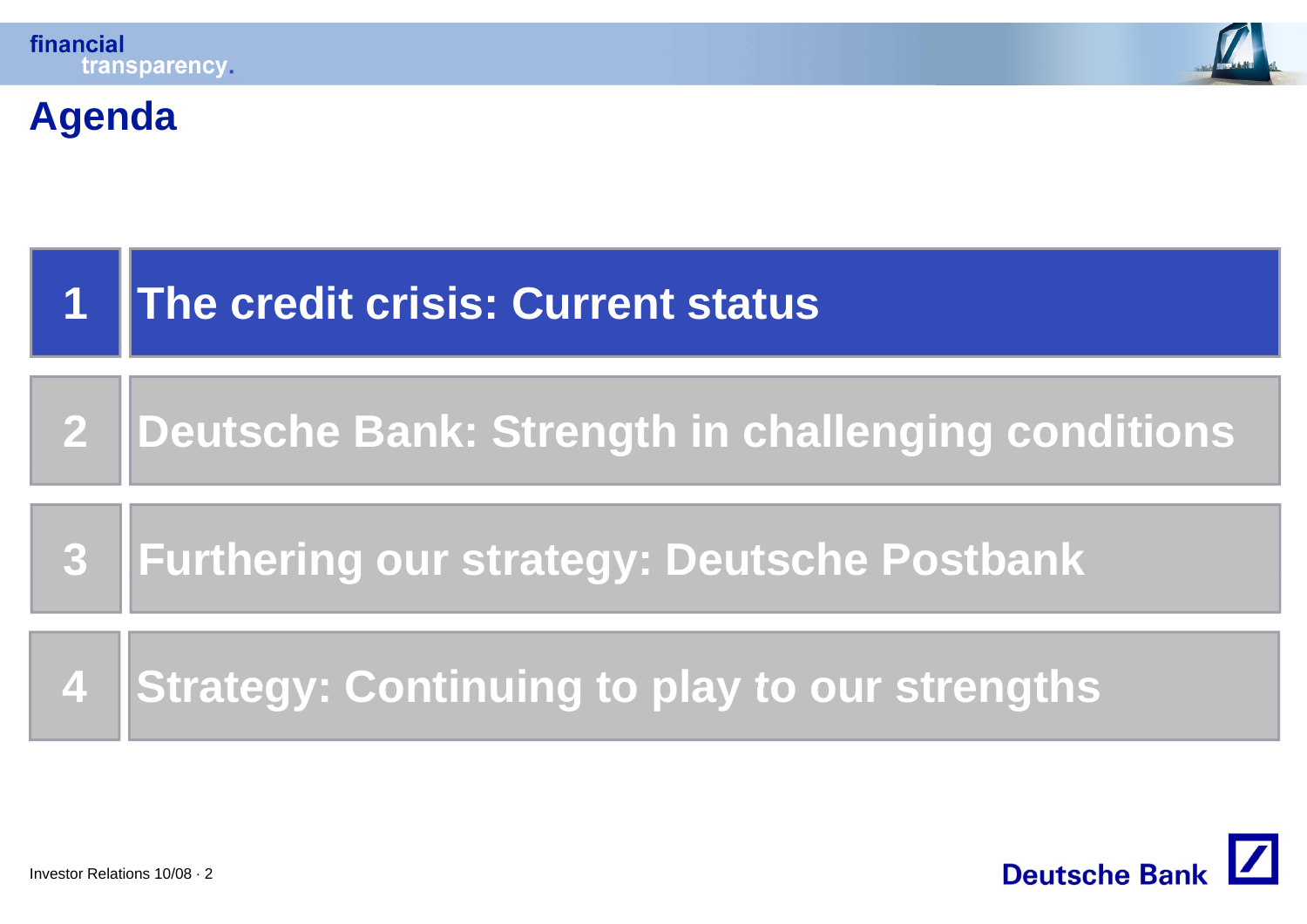

# **Turmoil continues continues …**



Investor Relations 10/08 · 3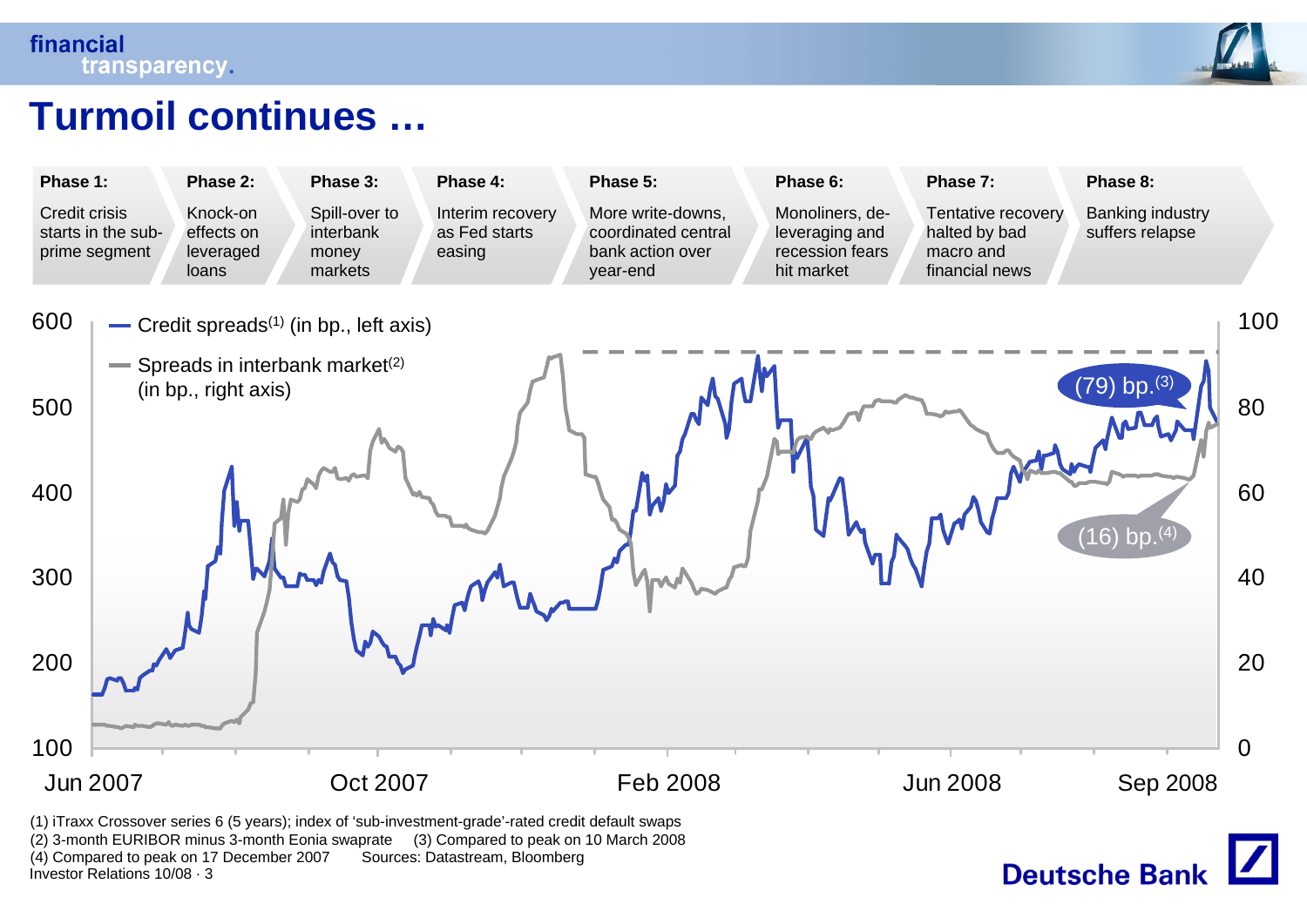

# **but mark-downs are coming down …**

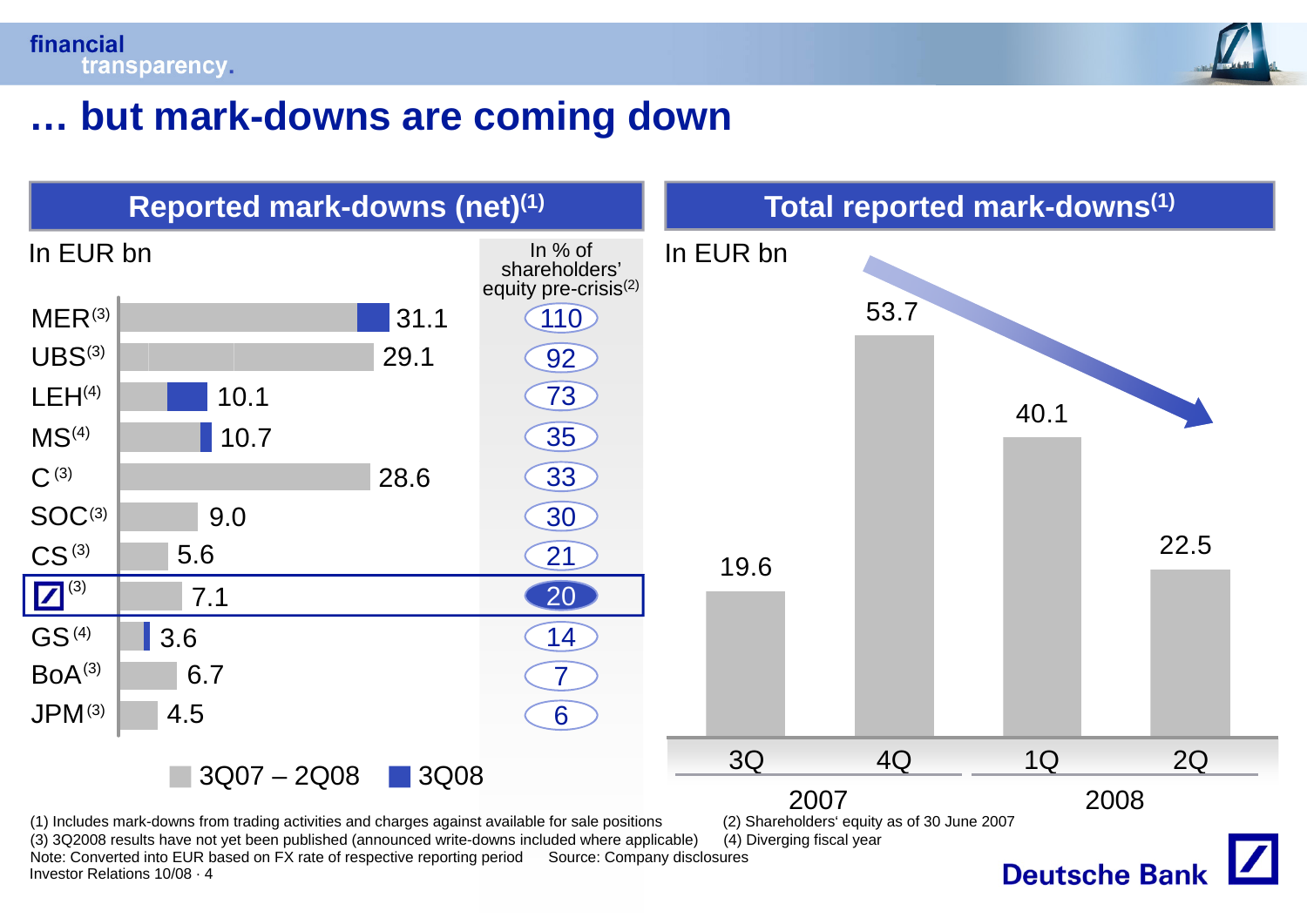#### financial transparency.



#### **Significant structural changes in the investment banking landscape**

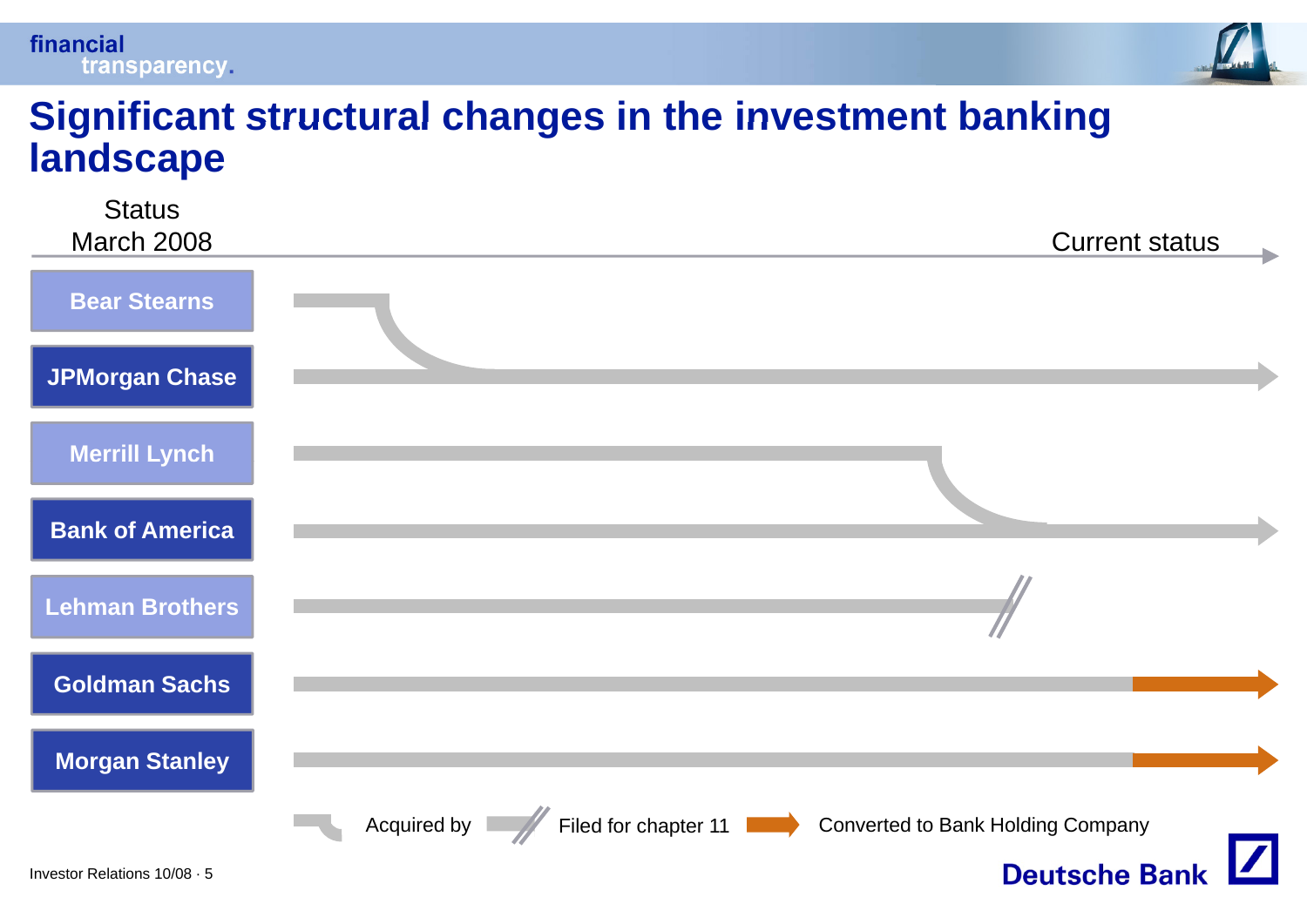

# **Credit crisis results in a 'flight to quality' flight quality**

| <b>FINANCIAL NEWS</b>      | "Flight to quality' in prime brokerage as hedge funds shift assets to the most<br>financially stable banks."<br>(Hedge fund managers and market observers, June 2008)                          |
|----------------------------|------------------------------------------------------------------------------------------------------------------------------------------------------------------------------------------------|
| <b>CREDIT SUISSE</b>       | "As well as from the surge in overall bond market volatility the rates businesses of<br>investment banks have benefited from 'flight to quality' trades."<br>(Credit Suisse report, July 2008) |
| 深S<br>Merrill <b>Lynch</b> | "The differentiation between winners and losers in the banking industry will widen<br>over the next months."<br>(Merrill Lynch report, July 2008)                                              |
| <b>AMERICAN BANKER</b>     | M&A in banking: "'Flight to Quality' is a key factor."<br>(American Banker, July 2008)                                                                                                         |
| Æ<br>BernsteinResearch     | "Market shares in investment banking are going to be reshuffled."<br>(Bernstein research report, August 2008)                                                                                  |

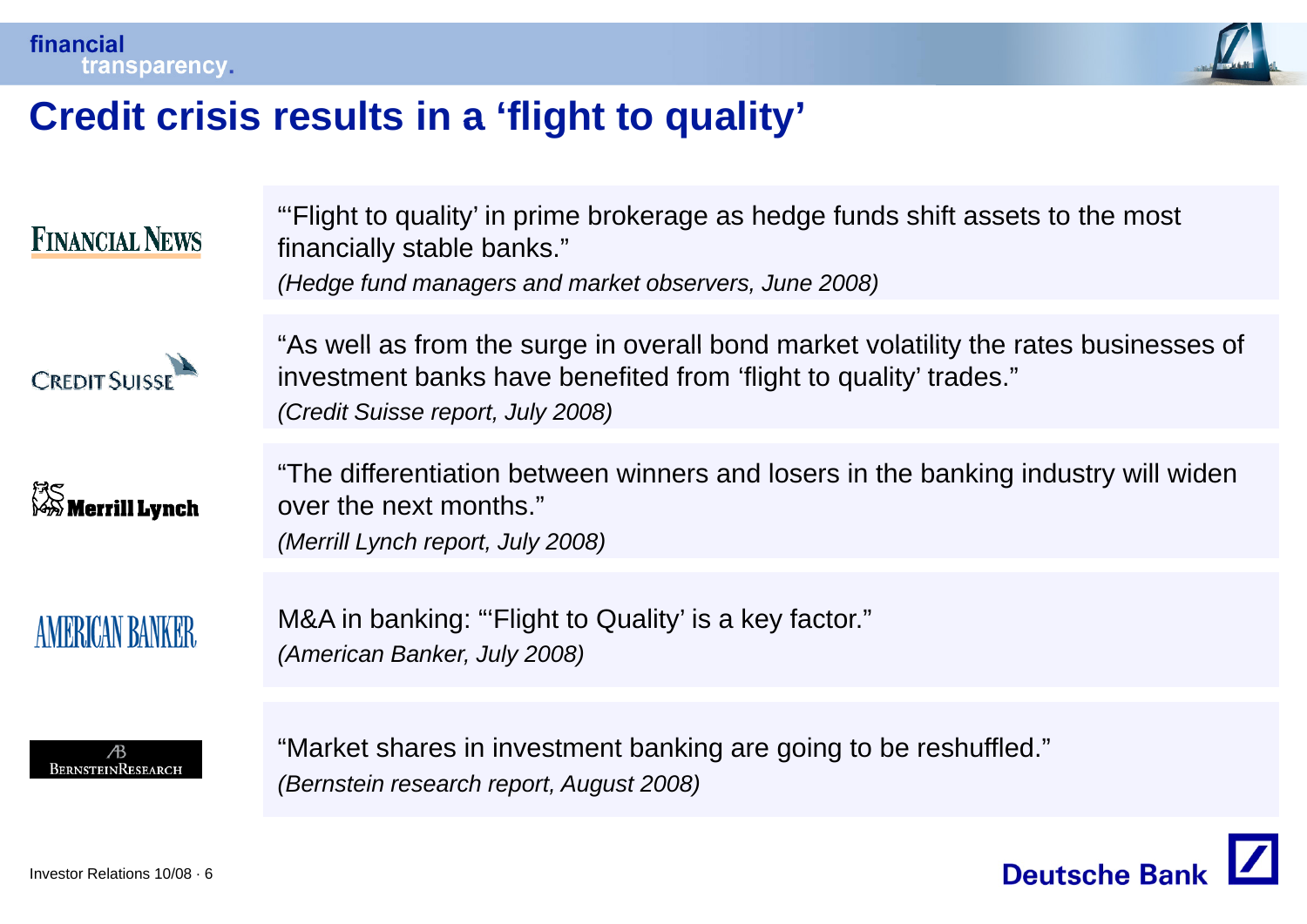**Agenda**







Investor Relations 10/08 · 7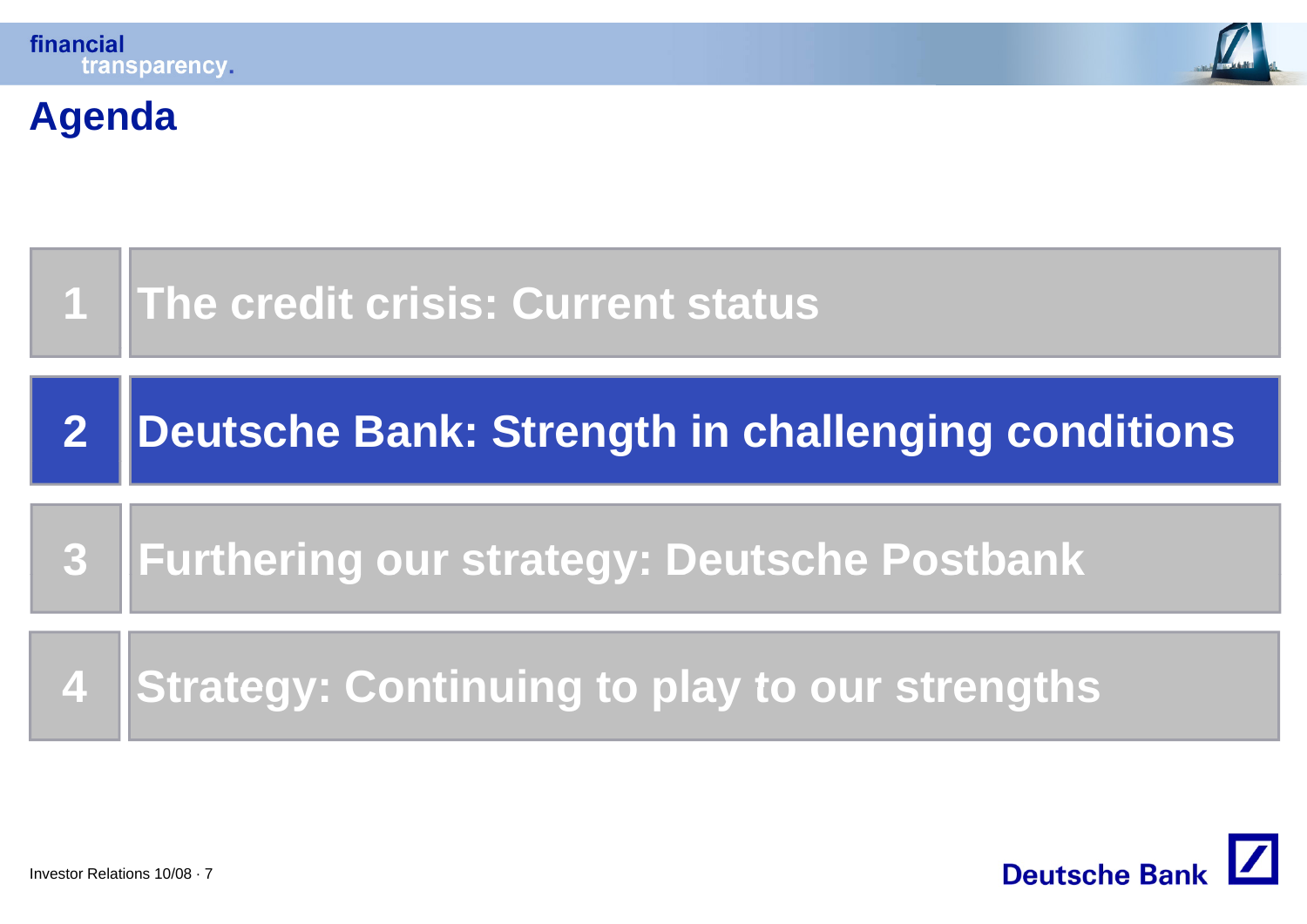



# **Deutsche Bank remains <sup>a</sup> relative winner through the crisis**

Aggregate IBIT, 3Q2007-3Q2008, reported, in EUR bn



(1) Diverging fiscal year (2) 3Q2008 results not yet published

Note: For peers IBIT reflects IBIT attributable to the shareholders of the parent; translation into EUR based on average FX rate of respective reporting period Source: Company reports**Deutsche Bank** 

Investor Relations 10/08 · 8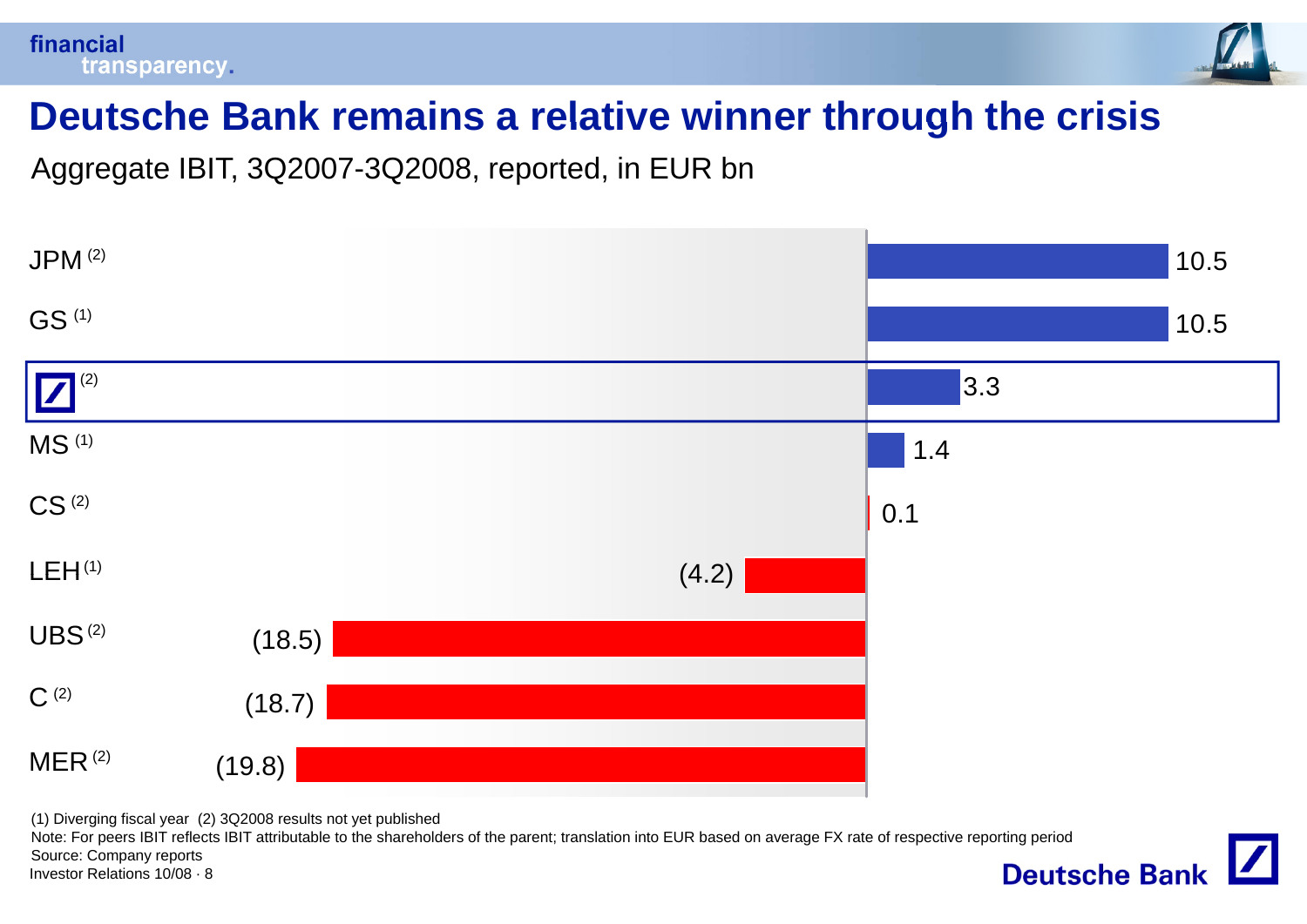



### **Underlying Investment banking revenues at 70% of 'peak' conditions**

CB&S revenues, in EUR bn

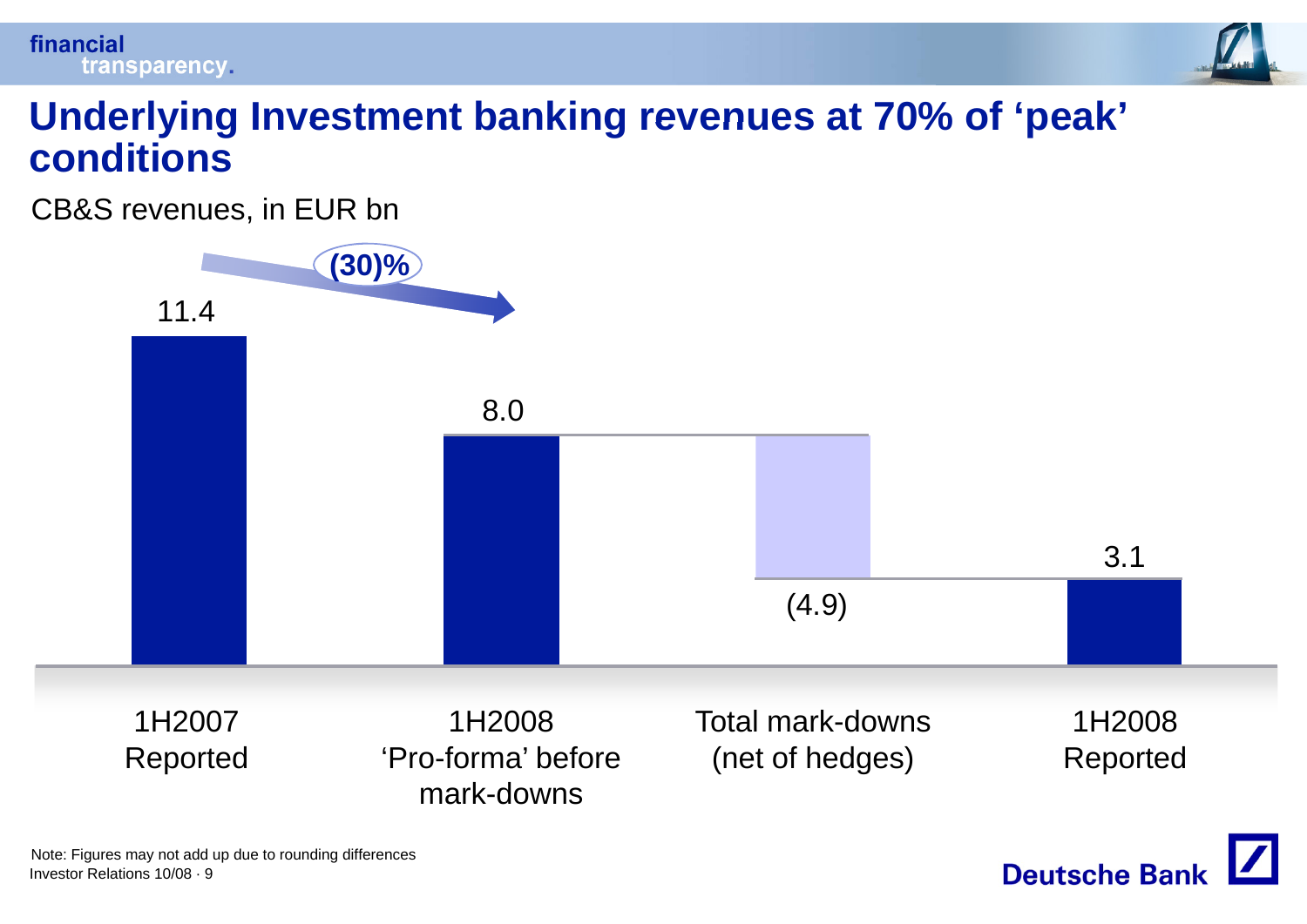

# **We sustained momentum in asset gathering gathering …**



(1) Total Private Client Assets and 50% of BlackRock invested assets (2) Excluding PBC equivalent (DB invested assets comparable data n.a.)

(3) Goldman Sachs Asset Management includes assets held for HNWI

Investor Relations 10/08 · 10Note: Diverging fiscal year for MS, GS, LEH Sources: Company data, Strategic Finance

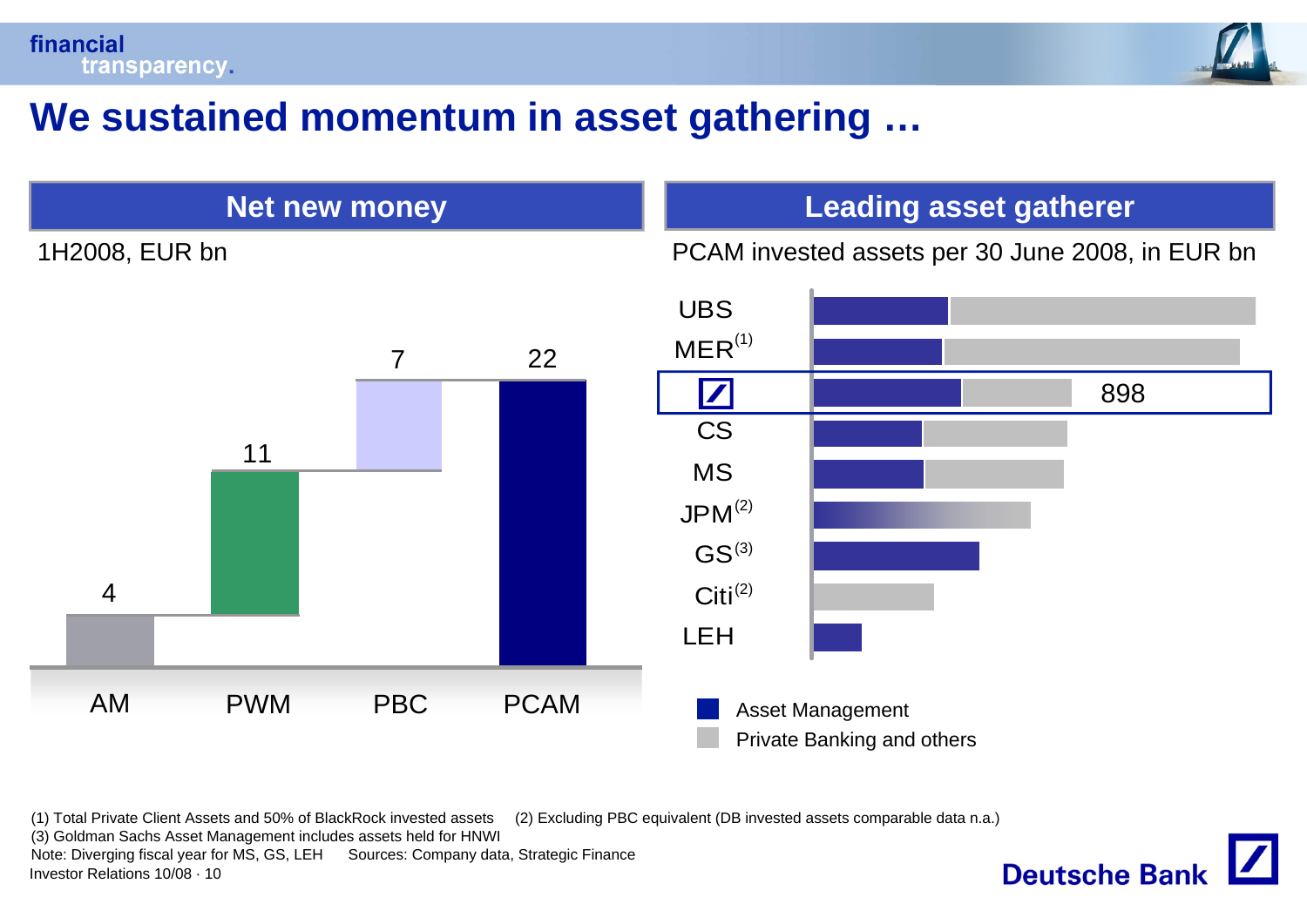# **and 'stable' businesses proved their resilience <b>E** GTB

Income before income taxes



Note: 2003-2005 based on U.S. GAAP, 2003 based on structure as of 2005, 2004-2005 based on structure of 2006;

2006 onwards based on IFRS and on latest structure

Investor Relations 10/08 · 11





AWM

PBC

**Barba**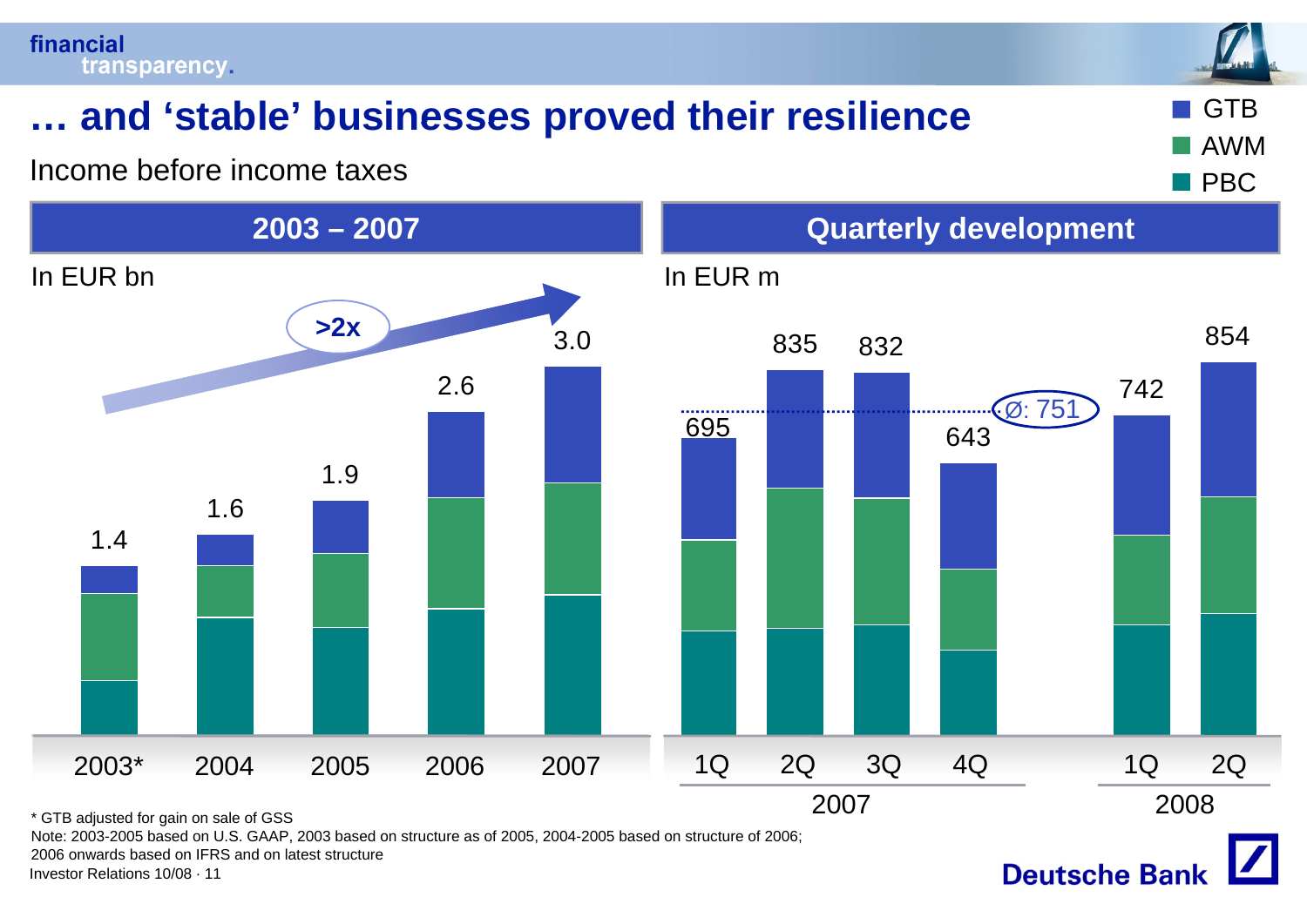#### financial transparency.



**Deutsche Banl** 

# **Selected bolt bolt-on acquisitions remain on the agenda on on the**

Example GTB



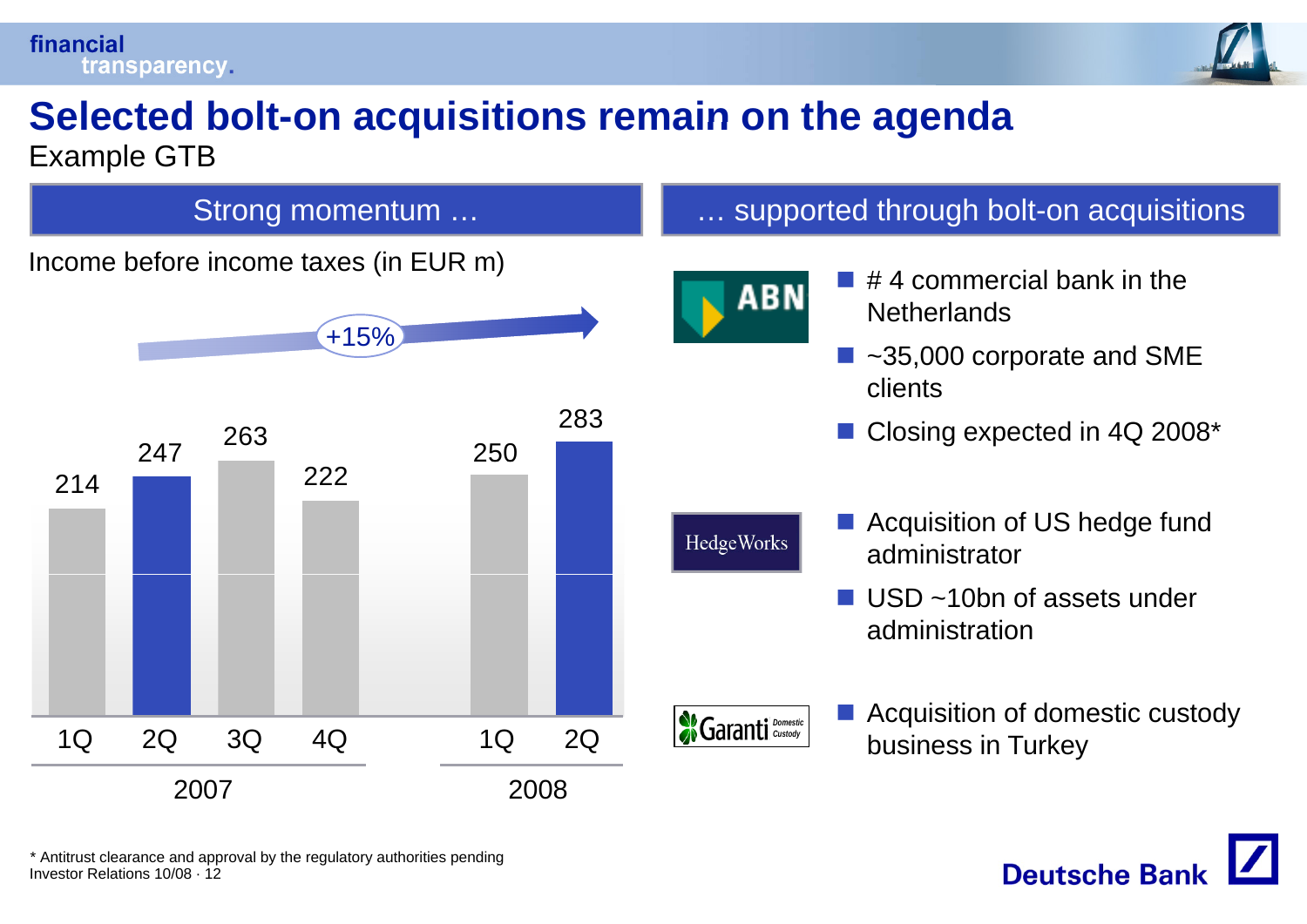#### financial transparency.



# **Deutsche Bank: A beneficiary of the 'flight to quality flight quality'**

Selected examples

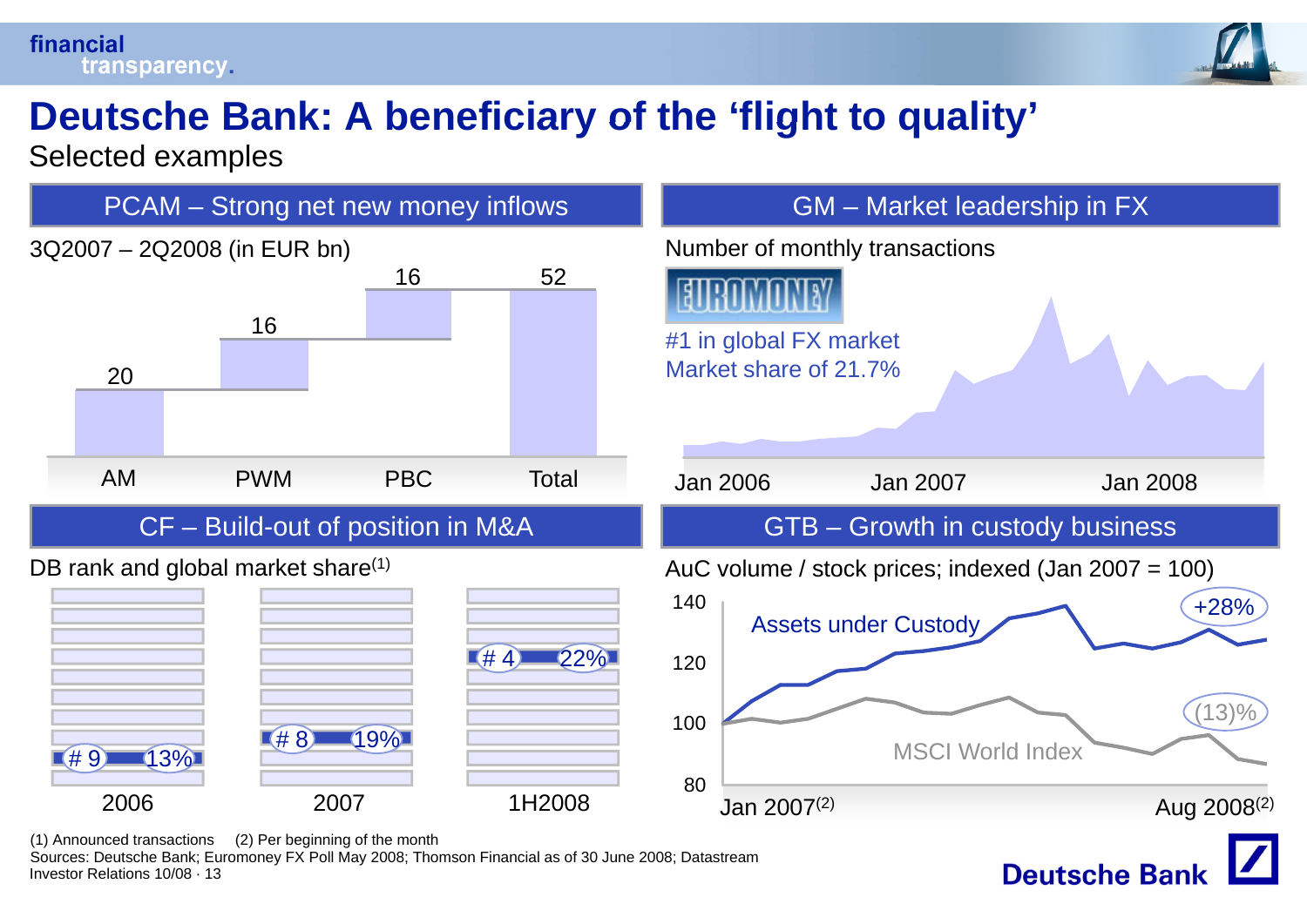



# **Stable capital and strong funding base**

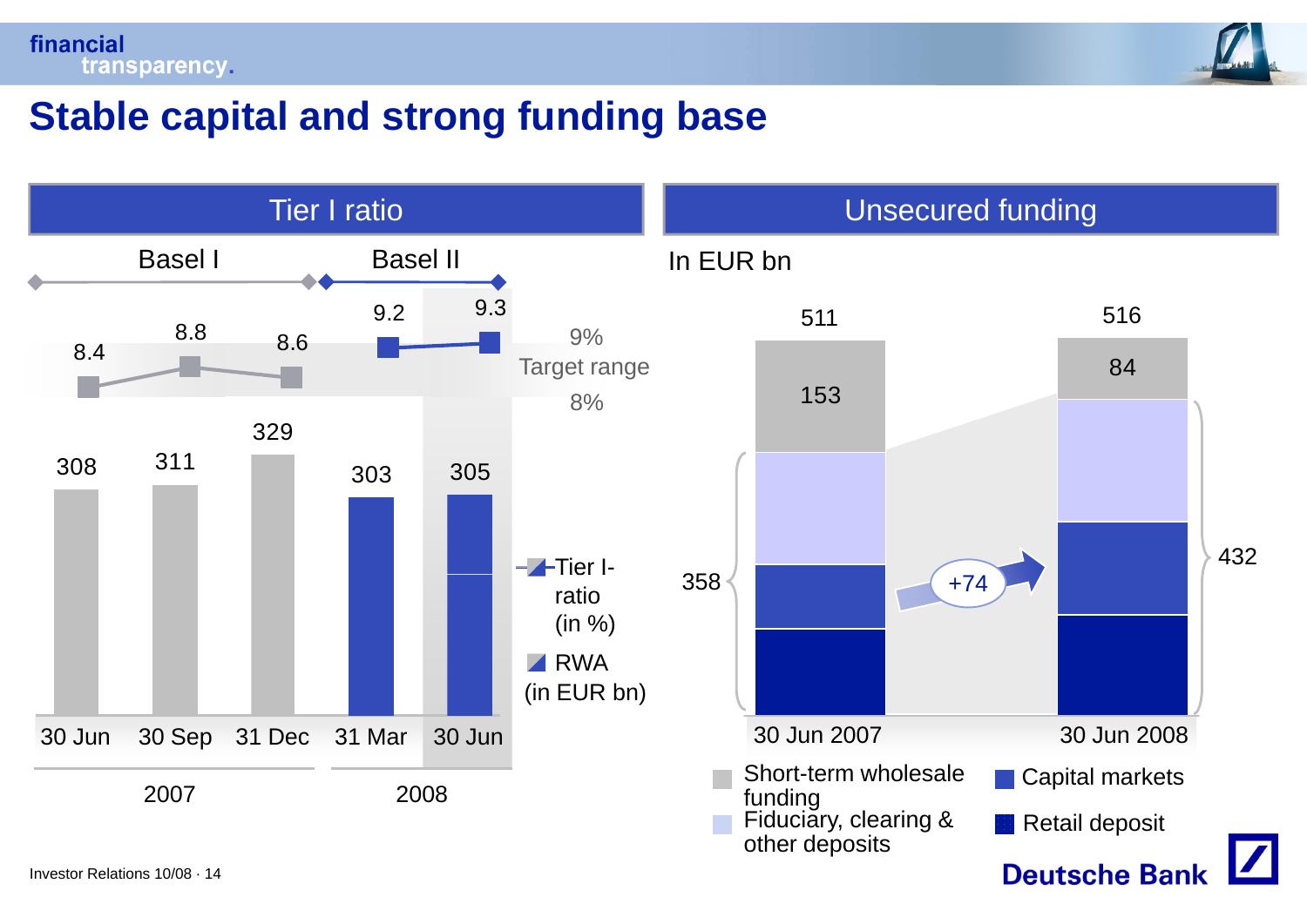

**Deutsche Bank** 

# **Deutsche Bank s' relative strength: The market s' verdict**

5-year senior CDS, in bps

1 July 2007 **24 September 2008** 

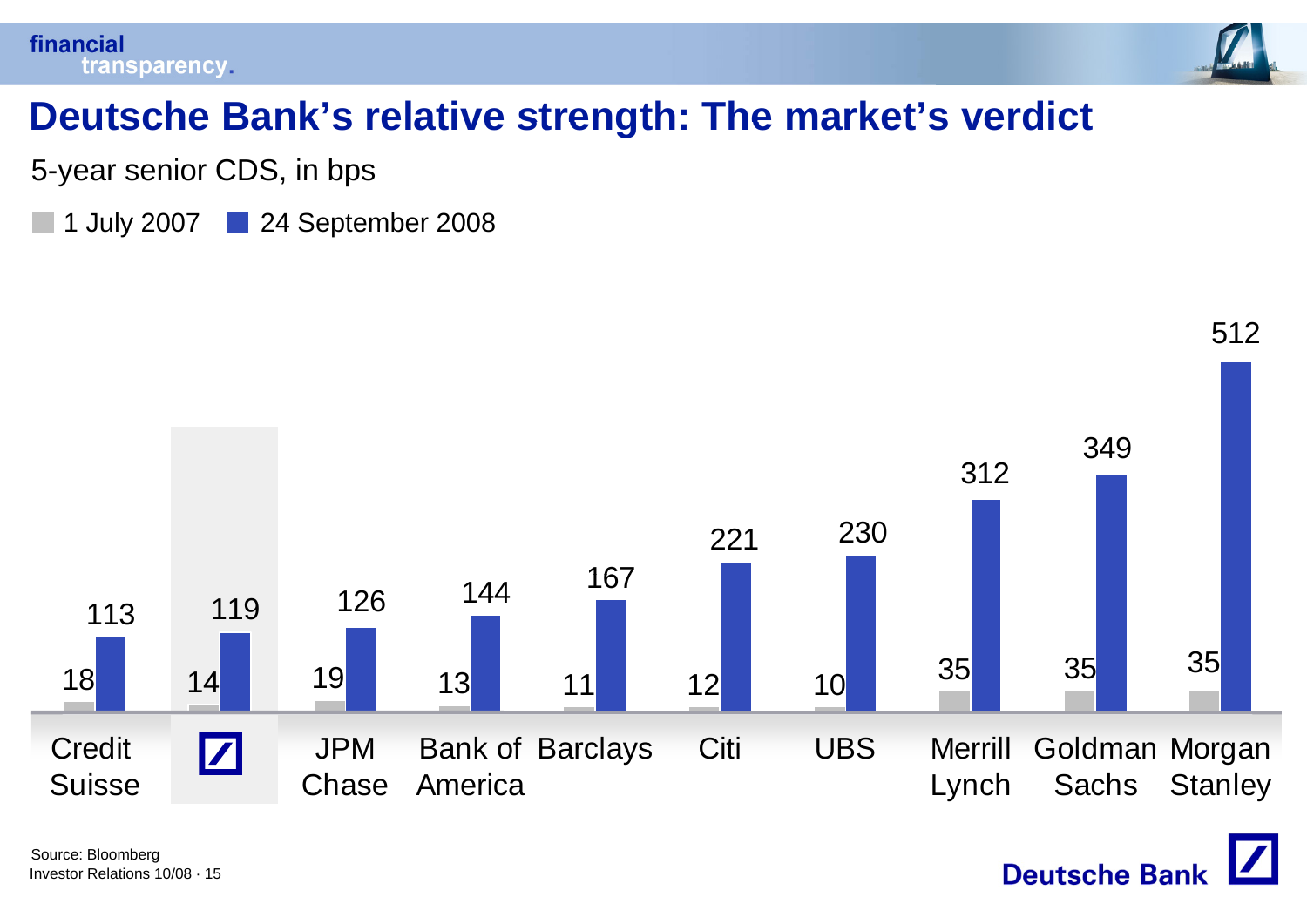



# **The crisis has validated our business model**

# Leading global investment bank with <sup>a</sup> strong and profitable private clients franchise

Mutually reinforci businesses

A leader in Europe

Powerful and growing forcing in Aleader in Furance in North America, Asia and key emerging markets

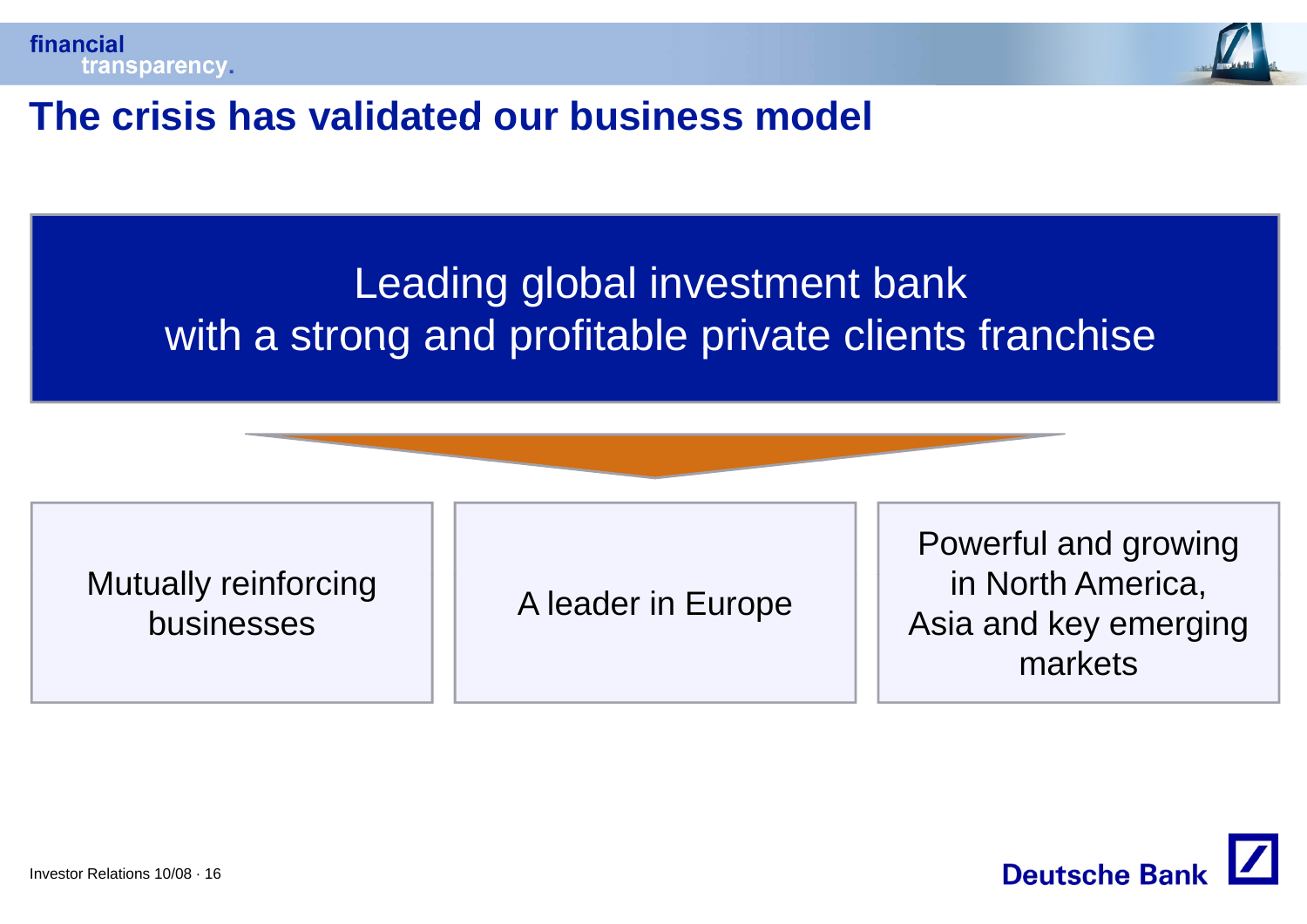**Agenda**





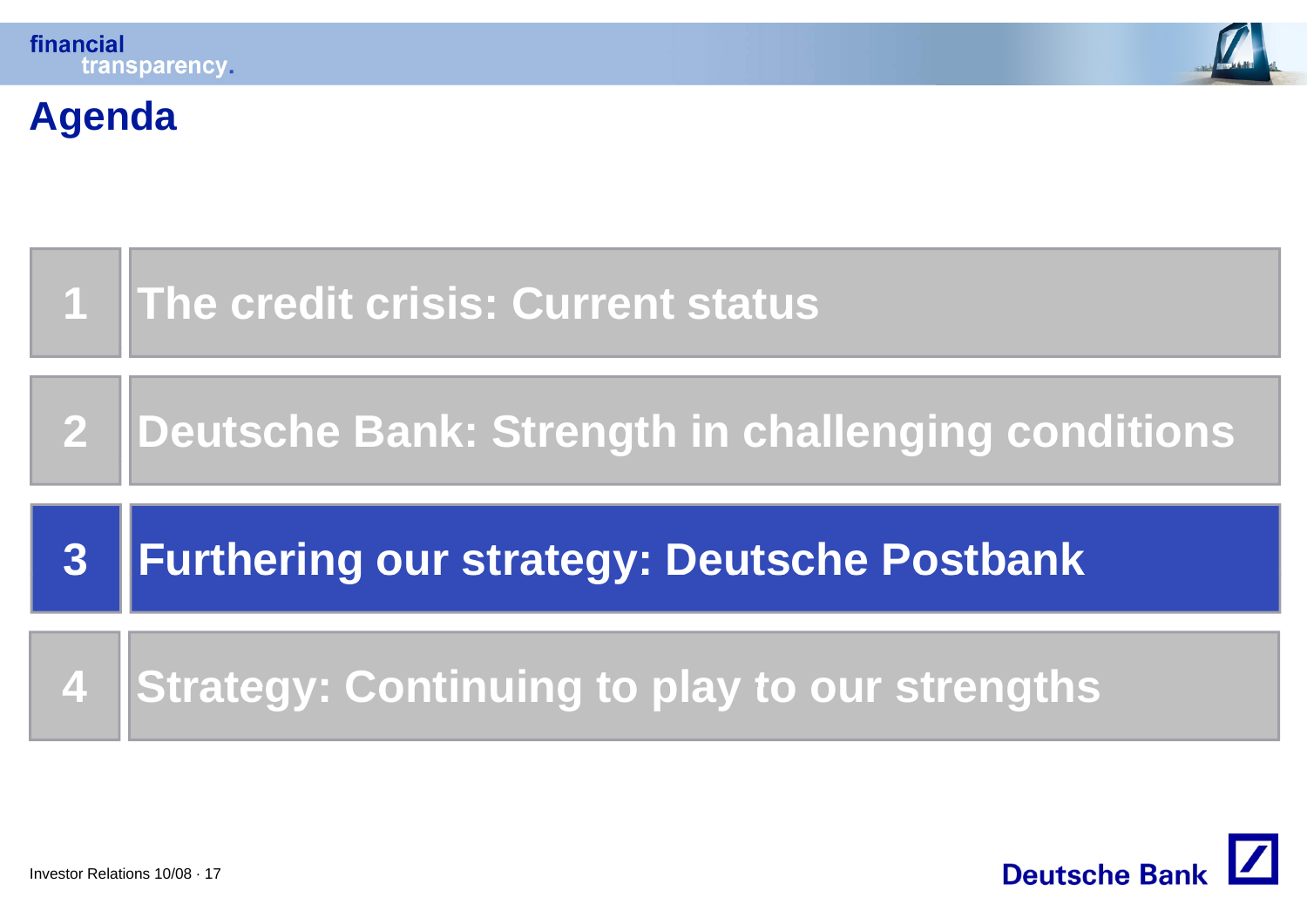

#### **Acquisition of stake in Postbank: Strategically and financially stake attractive for shareholders**

| <b>Financial</b><br><b>investment</b><br>into Postbank        | Rapid profit growth and cost-efficiency<br>Strong brands<br><b>COL</b><br>Loyal customers and employees<br><b>COL</b><br>Immediate P&L contribution<br><b>START</b>                                                                                                                                    |
|---------------------------------------------------------------|--------------------------------------------------------------------------------------------------------------------------------------------------------------------------------------------------------------------------------------------------------------------------------------------------------|
| <b>Co-operation</b><br>agreement with<br><b>Postbank</b>      | Two strong platforms: Potential to reach nearly 30 m clients worldwide<br>Revenue / client driven<br>$\sim 10$<br>Leverages complementary strengths<br>Non-disruptive                                                                                                                                  |
| <b>Strategic</b><br>optionality                               | Call option; right of first refusal over 5 years<br>Put option<br>a a s<br>Flexibility of implementation, timing and capital commitment                                                                                                                                                                |
| <b>Benefits of a</b><br>controlling<br>stake<br>(if acquired) | Unique distribution platform<br>Leading European retail bank with pre-eminent position in home market, Germany<br>Expanding contribution of Deutsche Bank's "stable" businesses<br>Significant step forward in retail business / "twin-pillar" model<br>Leverage Postbank's strong retail deposit base |

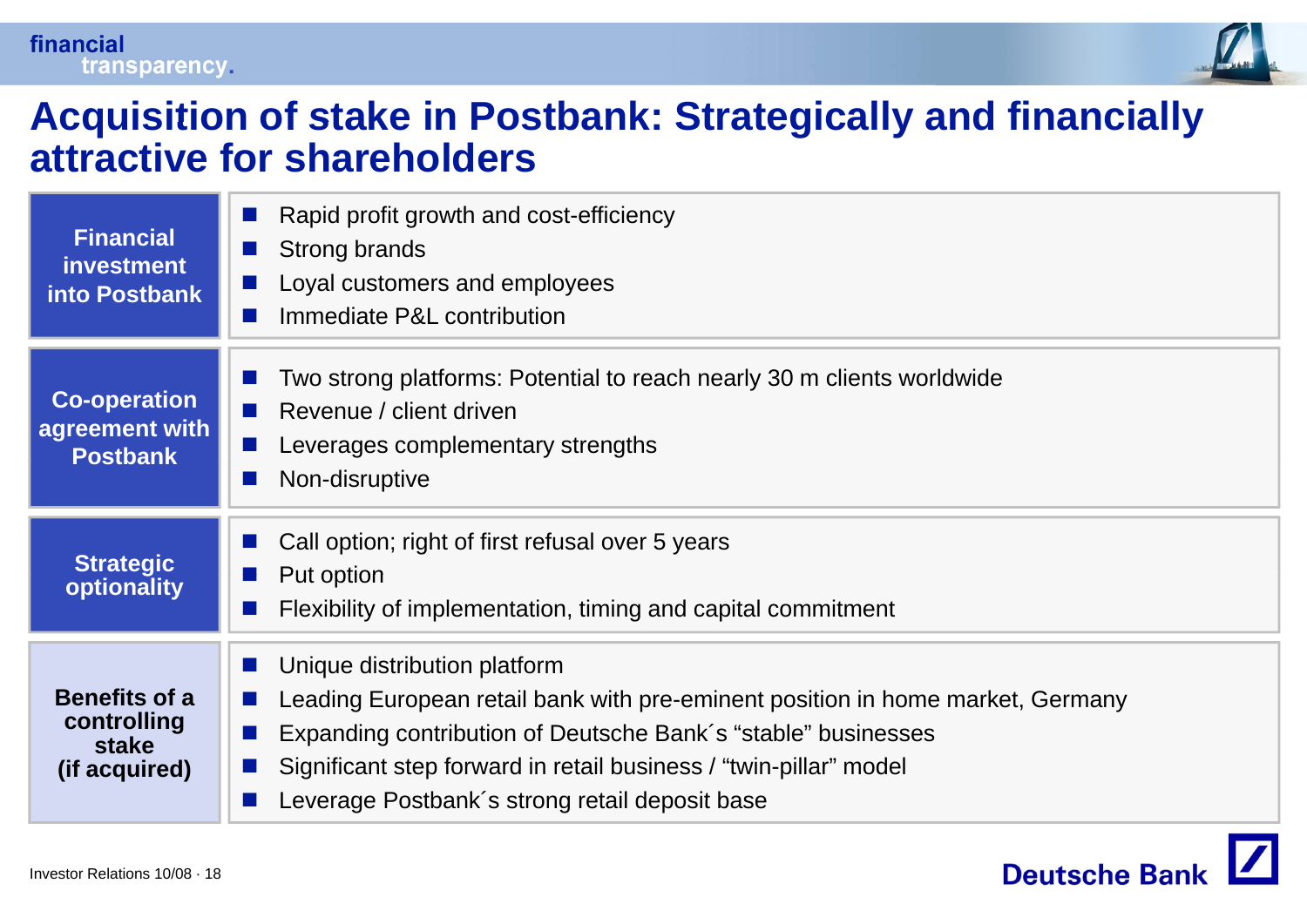



# **In Germany co Germany, co-operation will reach <sup>a</sup> wide client base operation**



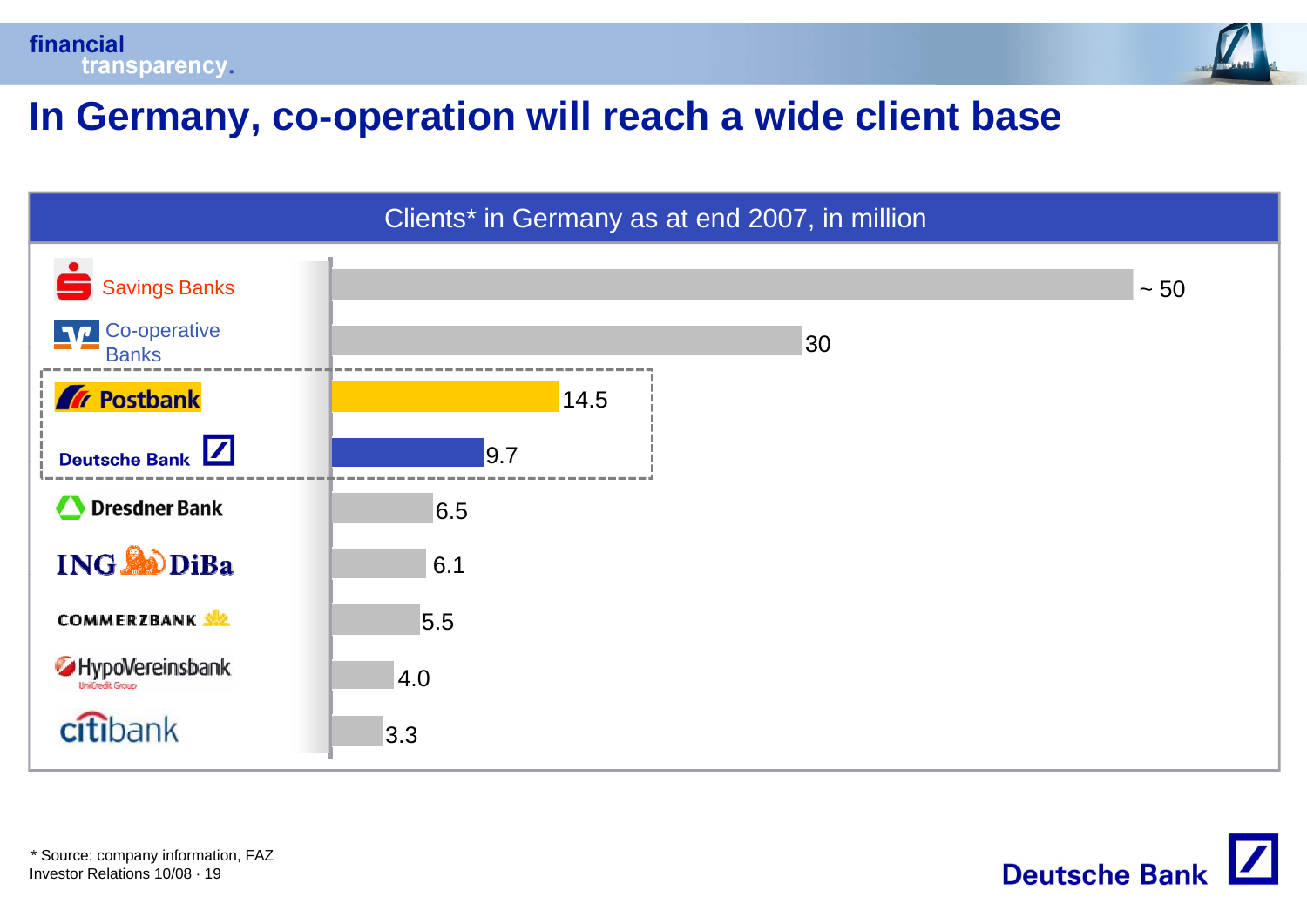

# **PBC and Postbank: A powerful basis for co basis -operation operation**

As of 31 December 2007

|                                   | <b>Tr</b> Postbank                                                                                                | $\sqrt{\phantom{a}}$ PBC<br>Deutsche Bank                                     |  |  |
|-----------------------------------|-------------------------------------------------------------------------------------------------------------------|-------------------------------------------------------------------------------|--|--|
| <b>Clients &amp; distribution</b> |                                                                                                                   |                                                                               |  |  |
| Clients (m)                       | 14.5                                                                                                              | 13.8                                                                          |  |  |
| <b>Branches</b>                   | 855                                                                                                               | 1,650                                                                         |  |  |
| Mobile sales force                | ~1,300                                                                                                            | $\sim 3,200$                                                                  |  |  |
| FTE (000)                         | 21.5                                                                                                              | 23.1                                                                          |  |  |
| <b>Brands</b>                     | BHWA<br>$\begin{tabular}{ c c } \hline \textbf{DSL} & \textbf{Bank} \\ \hline \end{tabular}$<br><b>A</b> Postbank | Die persönliche Bank.<br>norisbank<br>Deutsche Bank<br><b>B BERLINER BANK</b> |  |  |
|                                   |                                                                                                                   |                                                                               |  |  |
| <b>Financials (EUR bn)</b>        |                                                                                                                   |                                                                               |  |  |
| <b>Revenues</b>                   | 4.3                                                                                                               | 5.8                                                                           |  |  |
| IBIT*                             | 1.0                                                                                                               | 1.1                                                                           |  |  |
| <b>Customer loans</b>             | 90                                                                                                                | 89                                                                            |  |  |
| <b>Customer deposits</b>          | 90                                                                                                                | 96                                                                            |  |  |

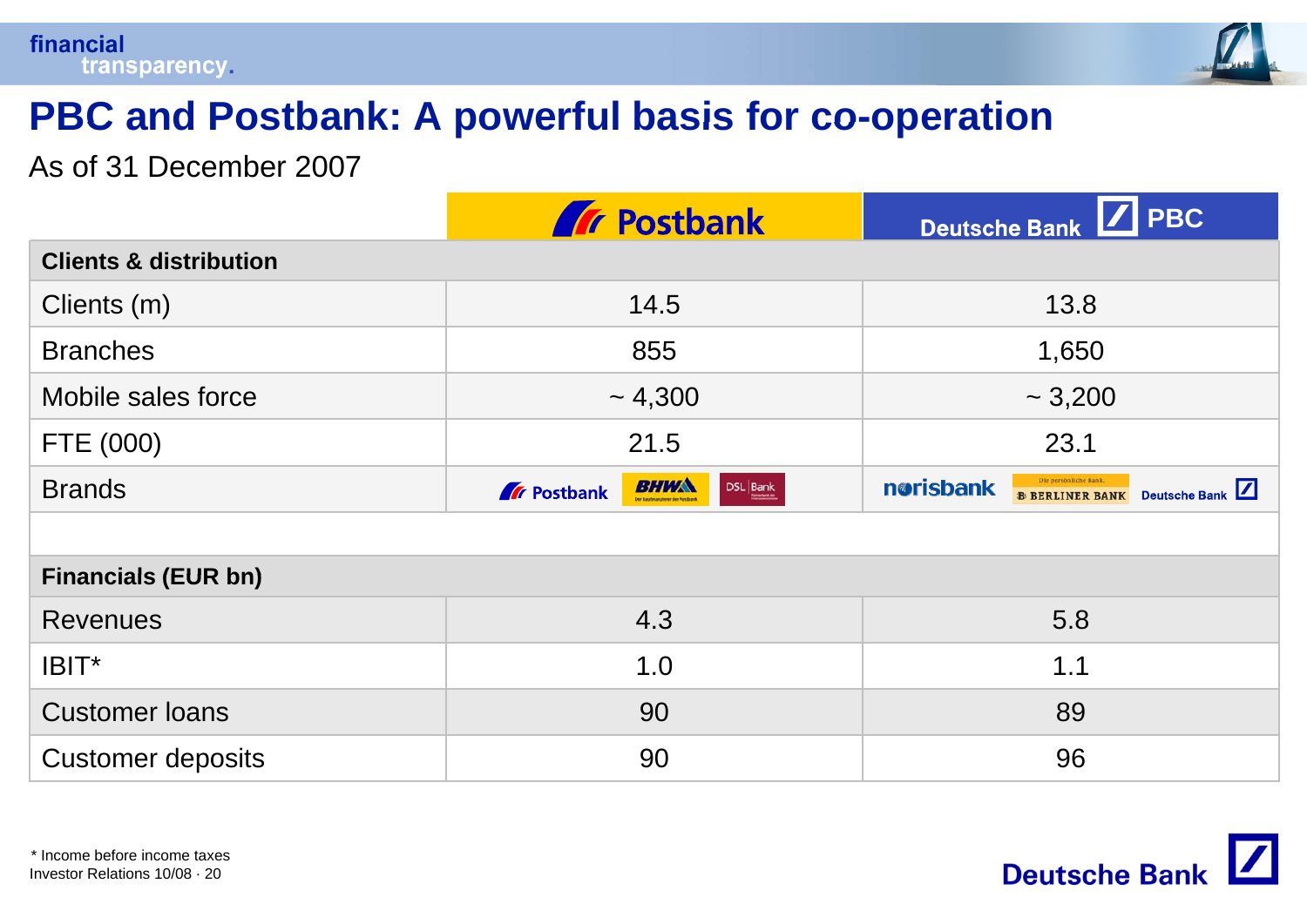



### **Envisaged areas of co co-operation between Postbank and PBC operation**

|                                                       | Rationale: Postbank is a market leader in prime segment for standard mortgages                                                                                                                                                  |
|-------------------------------------------------------|---------------------------------------------------------------------------------------------------------------------------------------------------------------------------------------------------------------------------------|
| Mortgages /<br>home finance                           | DSL may become preferred provider in this segment for PBC<br>$\mathcal{L}^{\text{max}}$<br>Postbank (BHW) and PBC will explore cross-sell opportunities for their respective products<br>under the brands of BHW and db Bauspar |
| Investment<br>products &<br>advice                    | Rationale: Postbank seeks opportunities to increase product penetration of its core clients                                                                                                                                     |
|                                                       | DWS and X-markets may become preferred providers for Postbank<br><b>COL</b><br>Explore possibilities to offer PBC's standardized Discretionary Portfolio Management<br>and active advisory products to customers of Postbank    |
| <b>Joint</b><br>purchasing /<br><i>infrastructure</i> | Rationale: Realise economies of scale                                                                                                                                                                                           |
|                                                       | Parties will explore benefits of joint purchasing power, and of sharing development<br>and running costs<br>Parties will explore cross-usage of IT know-how and system modules                                                  |

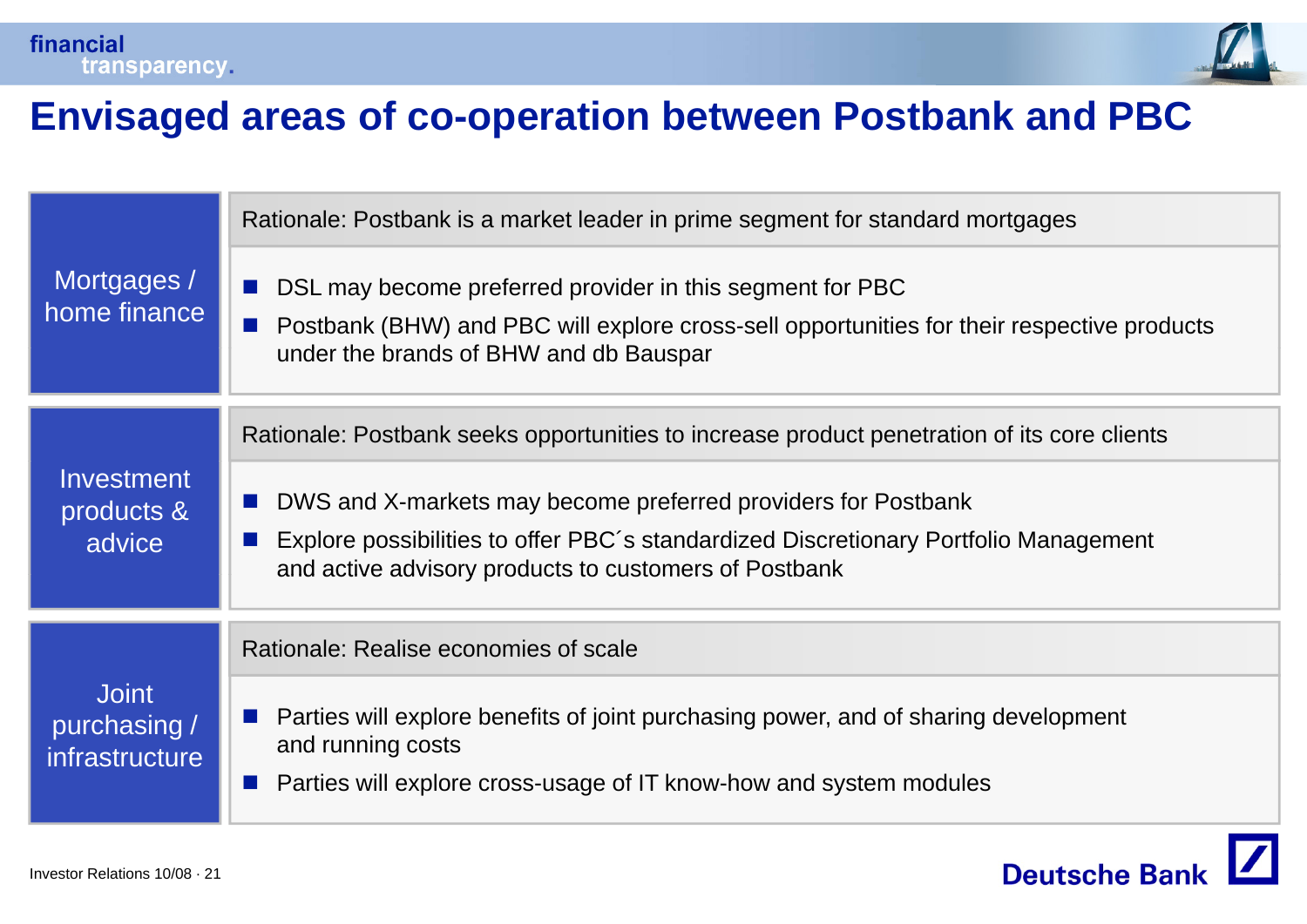**Agenda**





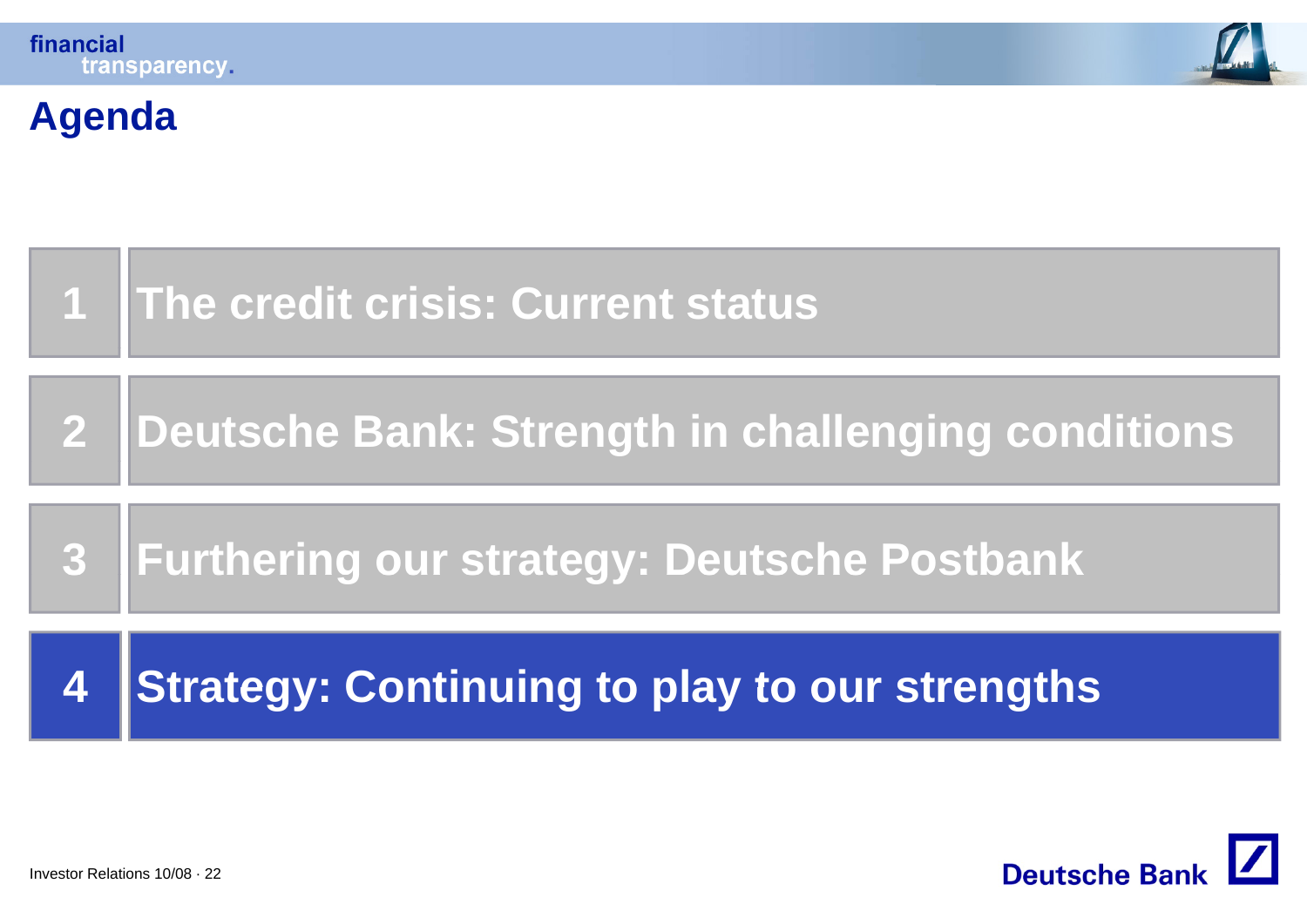

# **Strategy: We stay the course**

**Management Agenda Phase 3**

#### **2006 – 2008: Leveraging our global platform for accelerated growth**

| Maintain our cost, risk, capital and regulatory | Continue to invest in organic growth and |  |
|-------------------------------------------------|------------------------------------------|--|
| discipline                                      | 'bolt-on' acquisitions                   |  |
| Further grow our 'stable' businesses in         | Build on our competitive                 |  |
| <b>PCAM and GTB</b>                             | edge in CIB                              |  |

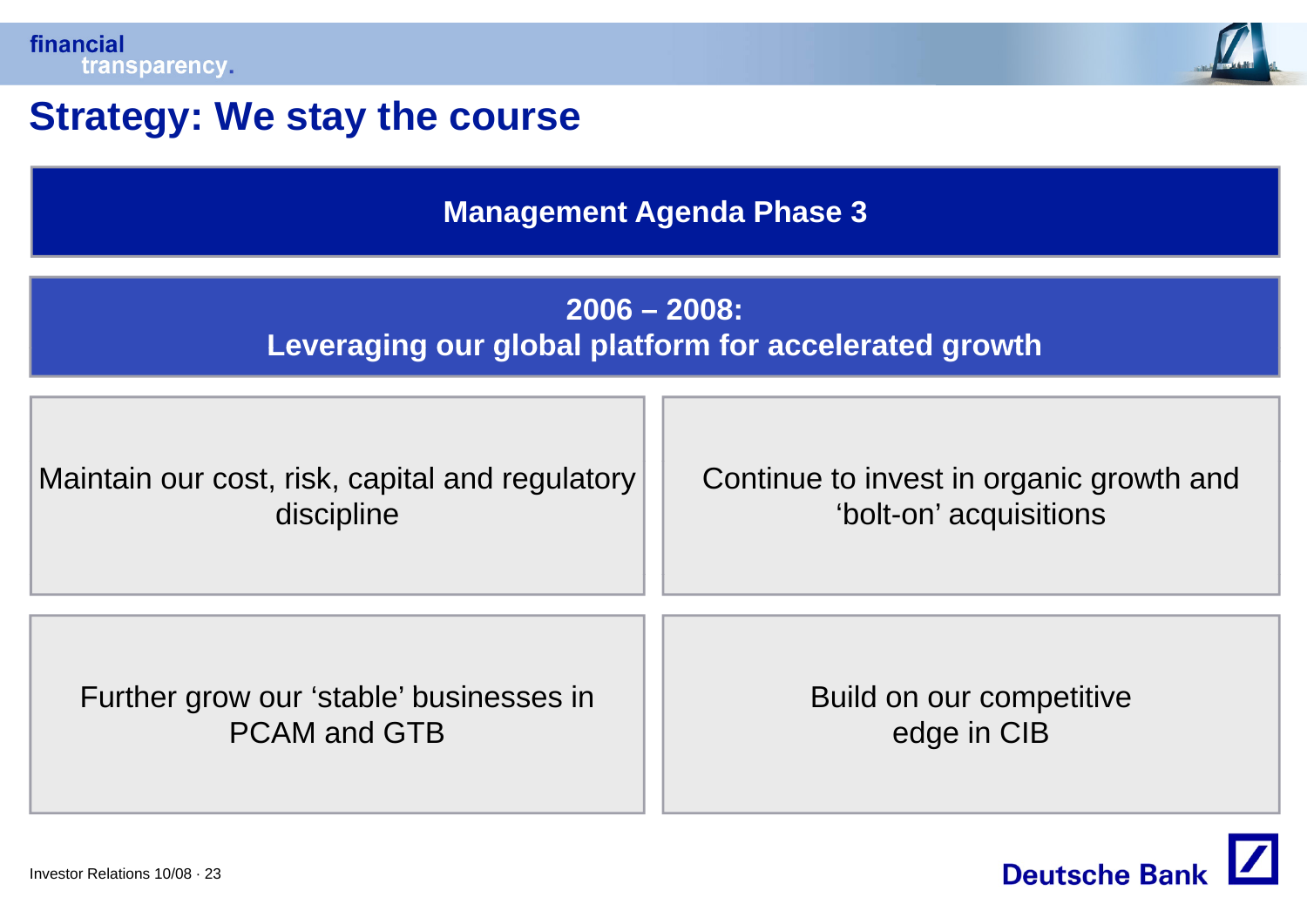

# **Leveraging our global platform for accelerated growth**

| <b>Investment Banking</b>                                                                                                                                                                                                                           | 'Stable' businesses                                                                                                                                                                                                              | <b>Capital, liquidity and</b><br>exposures                                                                                                                        |
|-----------------------------------------------------------------------------------------------------------------------------------------------------------------------------------------------------------------------------------------------------|----------------------------------------------------------------------------------------------------------------------------------------------------------------------------------------------------------------------------------|-------------------------------------------------------------------------------------------------------------------------------------------------------------------|
| ■ Market conditions impact<br>structured credit<br>Share gains in 'flow' products<br>Growth in non-OECD markets<br>Growth in Commodities, Prime<br><b>Services</b><br>■ Share gain in Corporate Finance<br>Redeploying resources to growth<br>areas | GTB: Further momentum /<br>leverage Dutch acquisition<br><b>PBC: Co-operation with</b><br>Postbank<br>• PWM: Growth reflects prior year<br>investments and net inflows<br>AM: Market conditions impact<br>retail and real estate | ■ Continue to focus on reducing<br>exposures<br>■ Sustain strength of core capital<br>ratio<br>■ Sustain access to liquidity,<br>exploiting a strong funding base |

- П **No change to strategy: We stay the course**
- П **Business model re-affirmed: Core businesses and 'one-bank' approach**
- Г **Strict management of costs and risks**